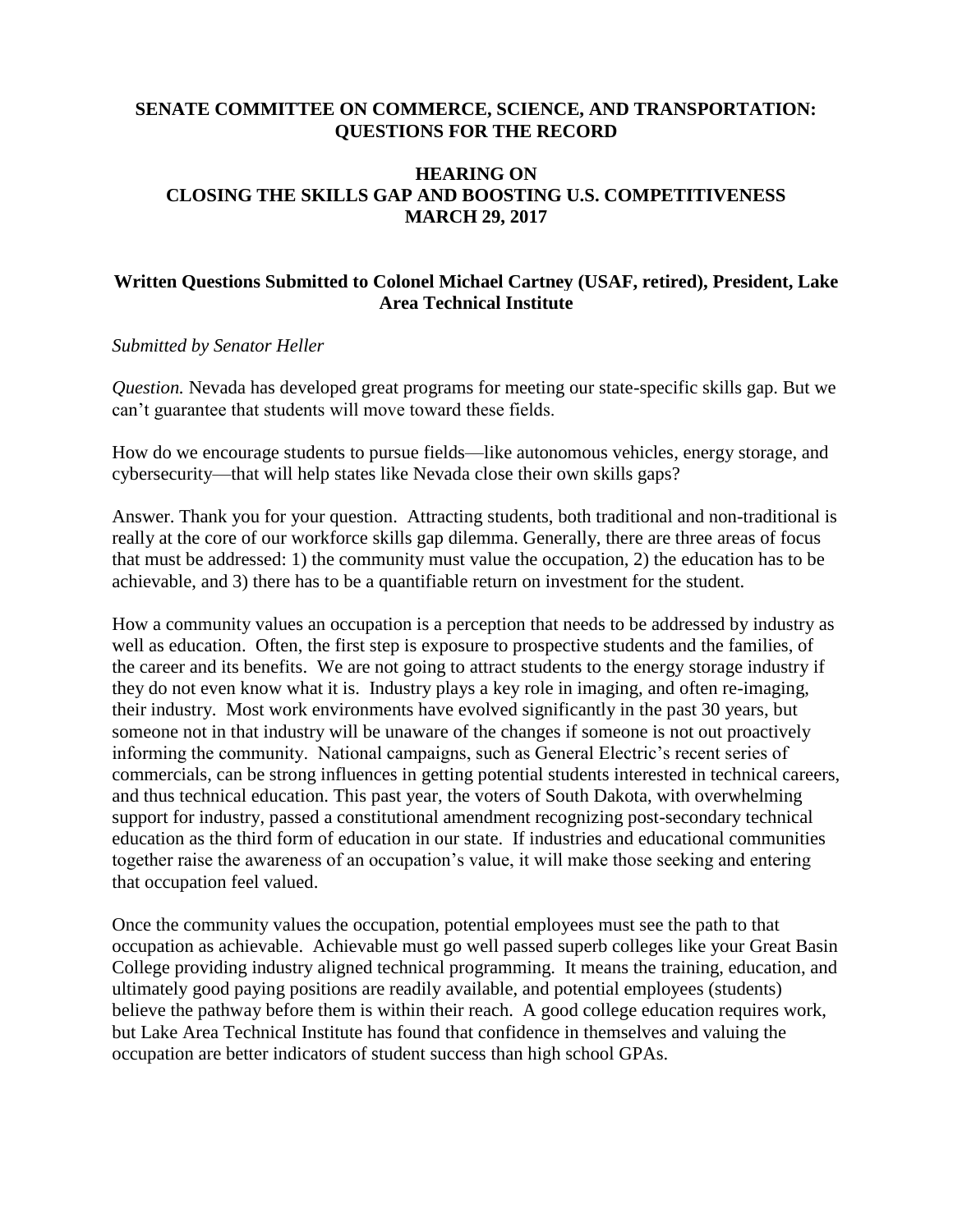Before anyone walks a path, they must believe it is a journey worth taking. And, although there is significant merit to the self-growth aspects of higher education, at the end of the day, for many Americans, it boils down to the return on investment – in the terms of finances. If someone off the street can start at the same salary and position as someone with a college certificate or 2-year degree, then there is no motivation for an individual to seek the education. The bottom line is we must increase the return or change the investment. In order for an occupation requiring college level technical skills to be successful, the industry must value the education in the terms of salary and position – or it can value it by lowering the monetary investment from the student. I dislike the phrase "Free community college," college costs someone something. But for hundreds of South Dakotas, there is a way to get a college degree for limited monetary investment, as long as you are willing to commit to working in SD, and possibly committing to work for a specific company.

#### Other references:

I have worked with Great Basin College in the past as part of the Western Interstate Compact on Higher Education (WICHE). My staff and I are always willing to share best practices and talk through specific issues at any time with your educational, industry, or government stakeholders on this topic. We can be reached through [www.lakeareatech.edu.](http://www.lakeareatech.edu/)

The Aspen Prize for Community College Excellence. [http://highered.aspeninstitute.org/aspen](http://highered.aspeninstitute.org/aspen-prize/)[prize/](http://highered.aspeninstitute.org/aspen-prize/) is also a great source. With seven years of experience in examining community colleges across the country for best practices, the Aspen Prize organization can point you to colleagues experienced in a number of topics.

Finally, in his book *What Excellent Community Colleges Do*, Joshua S. Wyner draws on the insights and evidence gained in administering the inaugural Aspen Prize for Community College Excellence. This book identifies four domains of excellence—degree completion, equity, student learning, and labor market success—and describes in rich detail the policies and practices that have allowed some community colleges to succeed in these domains. By starting with a holistic definition of excellence, measuring success against that definition, and then identifying practices and policies that align with high levels of student success, Joshua seeks provides a body of knowledge about improving student success in community colleges.

### *Submitted by Senator Young*

*Question 1.* Colonel Cartney, thank you for taking the time to be here today. I am intrigued in the successes you have seen at your institution. Similarly, I have seen the same dynamic in my home state of Indiana. The shortage of much-needed skills requires a stable pipeline, which many programs at community colleges and our high schools serve to address this issue. Over the past few years, the demand for a skilled workforce has led to increased participation in career and technical education programs. In 2013, over 2,000 high school students were enrolled in some type of CTE coursework in Indiana. In 2014, over 3,000 graduating seniors earned an industry credential, which is an increase of 48 percent from 2012. Even more impressive, 8,603 students earned college credits and saved collectively four million dollars for Hoosier families. What are some ways to expand the growth we have seen in career and technical education? What tools can we provide for our students, their teachers, and the local businesses in our communities to scale up programs that are working?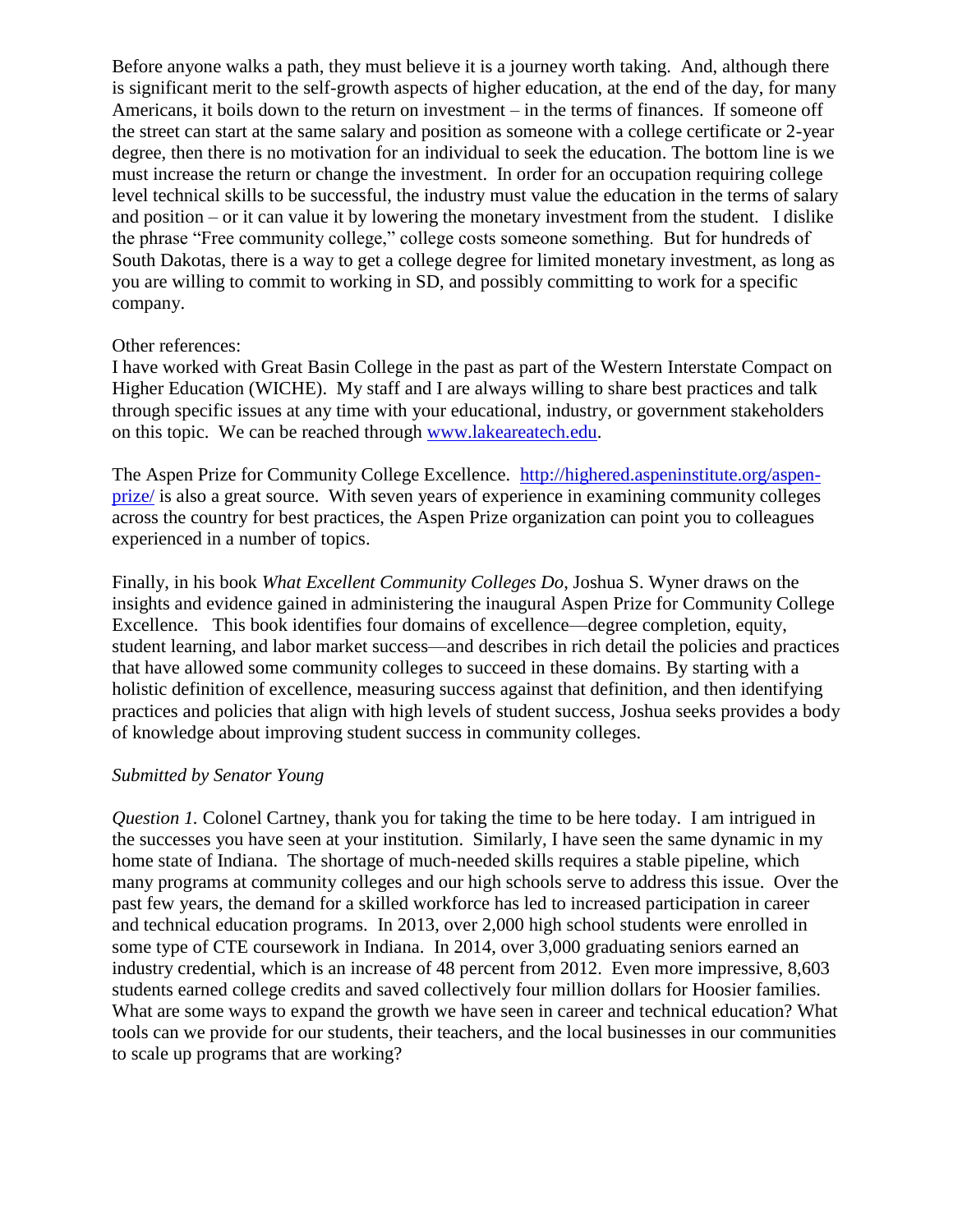Answer. Thank you for your questions. As the US Air Force saw fit to sponsor my master's degree work at Purdue University, I know first-hand the top notch higher educational system in Indiana! The Hoosier state can be proud of their educational system. First let's discuss influencing the career and technical education participation in the K12 system. Your state has a strong start on growing CTE, but like South Dakota, it only eases a still looming technically skilled workforce demand.

The short answer would be continuing what you are doing! Continuing to increase your growth would likely mean: earlier exposure, broader engagement, and richer experiences on the K12 side. Allowing industry representatives into classrooms to teach pertinent lessons that include exposure to the career fields, encouraging industry involvement in expanding and enhancing your existing CTE offerings, industry summer camps, career days, exposure to post-secondary career programs through online and on-campus experiences, and then coupling those experiences with a robust CTE dual credit partnership with your state colleges.

At the post-secondary level attracting students, both traditional and non-traditional is really at the core of our workforce skills gap dilemma. Generally, there are three areas of focus that must be addressed: 1) the community must value the occupation, 2) the education has to be achievable, and 3) there has to be a quantifiable return on investment for the student.

How a community values an occupation is a perception that needs to be addressed by industry as well as education. Often, the first step is exposure to prospective students and the families, of the career and its benefits. We are not going to attract students to precision machining if they do not even know what it is. Industry plays a key role in imaging, and often re-imaging, their industry. Most work environments have evolved significantly in the past 30 years, but someone not in that industry will be unaware of the changes if someone is not out proactively informing the community. National campaigns, such as General Electric's recent series of commercials, can be strong influences for getting potential students interested in technical careers, and thus technical education. This past year, the voters of South Dakota, with overwhelming support for industry, passed a constitutional amendment recognizing post-secondary technical education as the third form of education in our state. If industries and educational communities together raise the awareness of an occupation's value, it will make those seeking and entering that occupation feel valued.

Once the community values the occupation, potential employees must see the path to that occupation as achievable. Achievable must go well passed superb colleges providing industry aligned technical programming. It means the training, education, and ultimately good paying positions are readily available, and potential employees (students) believe the pathway before them is within their reach. A good college education requires work, but Lake Area Technical Institute has found that confidence in themselves and valuing the occupation are better indicators of student success than high school GPAs.

Before anyone walks a path, they must believe it is a journey worth taking. And, although there is significant merit to the self-growth aspects of higher education, at the end of the day, for many Americans, it boils down to the return on investment – in the terms of finances. If someone off the street can start at the same salary and position as someone with a college certificate or 2-year degree, then there is no motivation for an individual to seek the education. The bottom line is we must increase the return or change the investment. In order for an occupation requiring college level technical skills to be successful, the industry must value the education in the terms of salary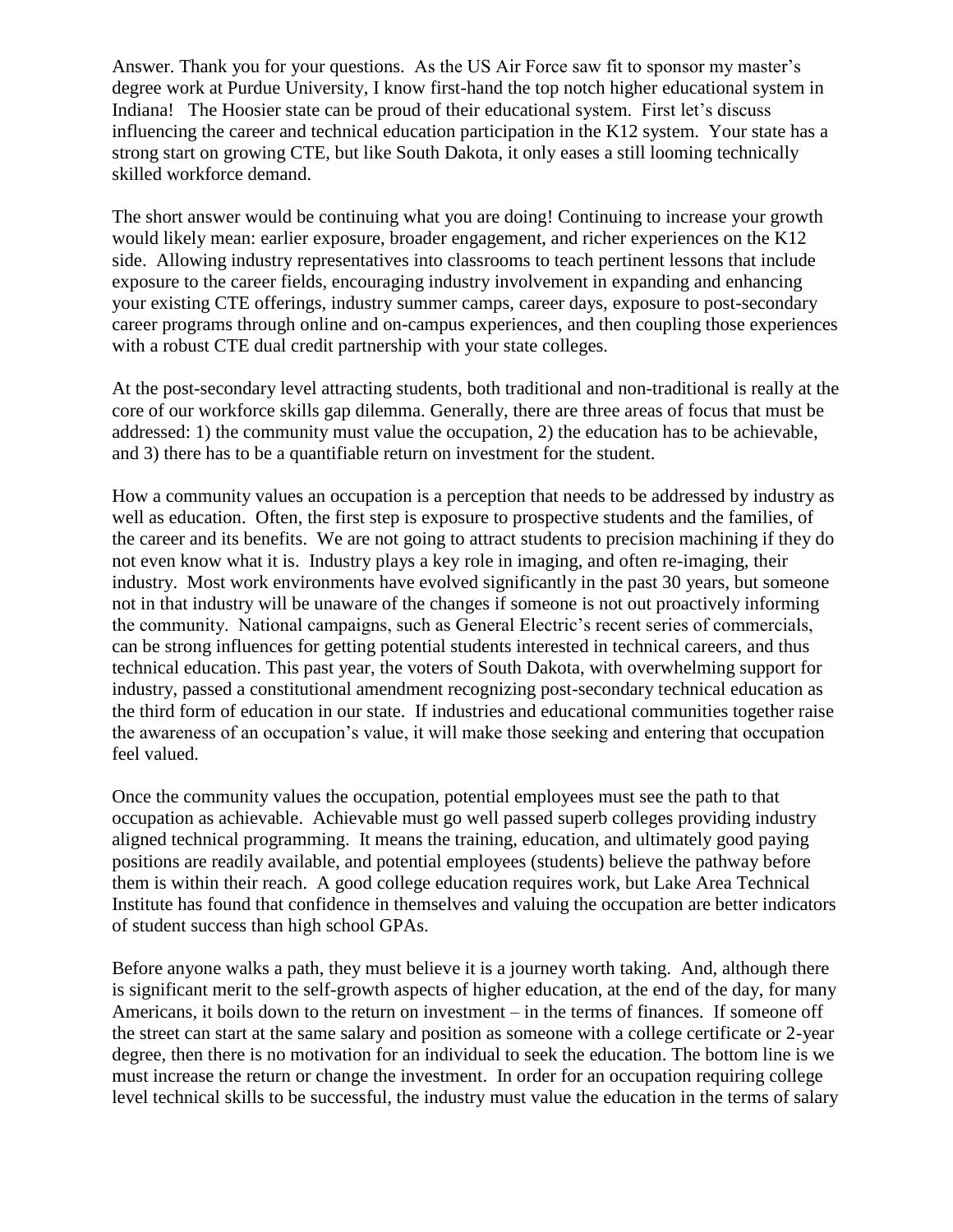and position – or it can value it by lowering the monetary investment from the student. I hesitate on the phrase "Free community college," college costs someone something. But for hundreds of South Dakotas, there is a way to get a college degree for limited personal monetary investment, as long as you are willing to commit to working in SD, and possibly committing to work for a specific company.

What are some tools you can add to key stakeholder tool bags? The top of the list has to be industry partners. Indiana Industries have a vested interest in your CTE programs and educational offerings. Work with them on identifying and understanding the key role they play in student success. On both the K12 and post-secondary sides industry partners serve as student mentors, advising and consulting on curriculum, and helping provide support structures for students who need one. The formation of industry sector cabals to support programs in high school and postsecondary is key to increasing participation.

Other needed shifts are in our Federal and State approaches to providing higher education in support of employment. There is inherent value in higher education and for many that inherent value, self-growth, and discovery is the justification for seeking higher education. But for millions of Americans, the reason they seek higher education is to better their lives and the lives of the families. Their goal is to achieve the American dream. For them, it is education with a purpose, it is about getting a better job, not just a degree. But, the current system does not serve them well. Requiring someone to get all of their education before they seek employment does not work for millions. Yet all of our systems, processes, and funding seem to be centered around this culture and in this paradigm. This is something that we need to exam and change. We must align our educational and occupational careers, and find ways to meld our financial aid, scholarships, and support systems to enable this.

As one significant component to enable this, Lake Area Tech redefined success as placement, not graduation. With prospective students, we talk about what they want to be, not what degree are they seeking. Redefining success as placed (employed or continuing their education), and making graduation (completion) a step along their journey affects not only the faculty and staff of the institution, but also students, parents, and industry need a different perspective on their education.. At the institutional level, the first step was formally changing our mission statement to "*Lake Area Technical Institute: superior, comprehensive technical education that changes lives and launches careers*" to focus this initiative. This subtle adjustment changes the whole conversation and focus with potential and current students. Rather than discussing degrees, which is an abstract concept to many new students, you are discussing what they want to be, what they want their future to be, and then laying out a path for them to get there. Instead of discussing "where can you go with a particular degree," you are discussing which degrees can get you to where you want to go. Things become immediately more relevant. Going to class, doing homework, and passing tests – it's not just about completing a course, but rather, it's about learning what you need to know to be what you want to be! This subtle but sweeping change gives higher education the purpose our prospective students are looking for.

Other references:

My staff and I are always willing to share best practices and talk through specific issues at any time with your educational, industry, or government stakeholders on this topic. We can be reached through [www.lakeareatech.edu.](http://www.lakeareatech.edu/)